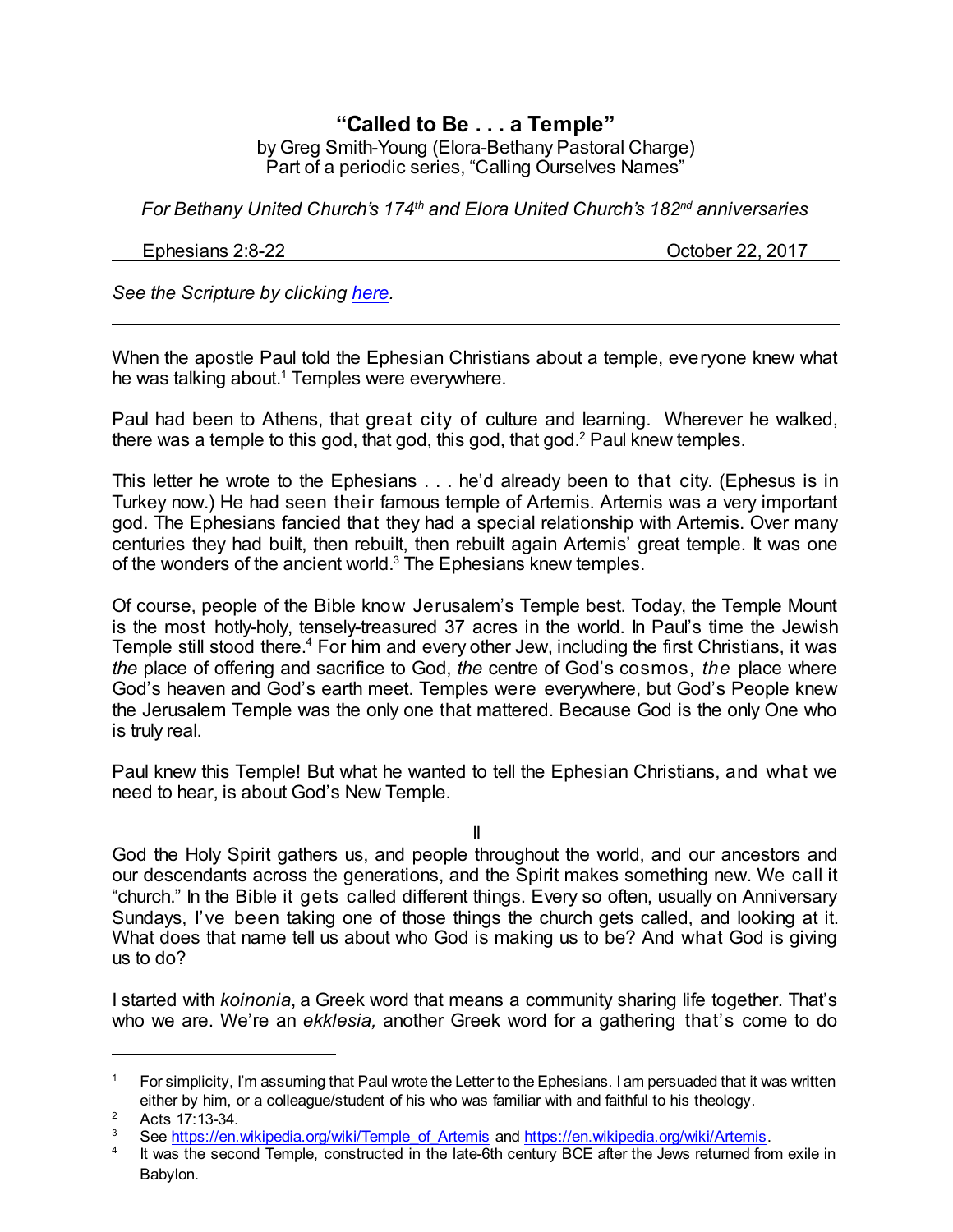public business together. That's who we are. We're a bride, married in an intimate relationship with Jesus. We are a heavenly choir, singing for God's delight. We are an embassyof ambassadors, representing Jesus to the world. We are a household, a peculiar sort of family. 5

And, today, the church is a temple, the New Temple that Paul was talking about.

III

The church is a temple unlike any other.

This Temple we're talking about is not built by a great king, like Herod who built the Jerusalem Temple.<sup>6</sup> Nor is it built by a proud city, like Ephesus built the one for Artemis. Nor is it built by intellectual and cultural elites, like the ones in Athens. This New Temple is built by the Holy Spirit. God's power and presence, creativity and crafting, makes this Temple.

The Spirit builds this Temple we're talking about on top of Jesus. He is the "cornerstone." When building a foundation, a mason sets the cornerstone first. All other stones are placed in relation to this first stone. The cornerstone determines the whole building.<sup>7</sup> If we rest on anything else, if we are not oriented by Jesus — who he is and what he has done — then we will be disastrous. We will fall apart.

This Temple is spiritual, because it's the Holy Spirit's work. But not "spiritual" in the wrong sense of wispy or otherworldly. This Temple we're talking about is not made of marble, limestone, brick, or lumber. The stones the Spirit is using are real, they are concrete, they are fleshy . . . they are us. People! These living-stones start at the foundations with the apostles and prophets, who first brought the Good News of Jesus. From them, the Spirit has continued adding living-stones all along through the centuries. The Spirit keeps building it, adding more and more of us. The Spirit continues to find new living-stones, often tossed aside and rejected ones, often cracked and brittle ones, weathered and worn ones. These are perfect for the Divine Stonemason to add to the Temple.<sup>8</sup>

Temples are often put up to celebrate a victory. The nation's god has won it a great battle,

<sup>5</sup> The previous sermons in this series are: "Sharing Life" (October 21, 2012), "A Public Display" (October 20, 2013), "Jesus Gets Married" (March 23, 2014), and "A Heavenly Choir" (October 19, 2014), "An Embassy" (October 18, 2015), and "Calling Ourselves a Family (October 23, 2016).

<sup>&</sup>lt;sup>6</sup> Herod the Great is known in the Bible as the frightened monarch who hunted for infant Jesus and murdered the young boys of Bethlehem (Matthew 2). He had a terrible reputation for killing those who were closest to him too. He was a puppet of the occupying Roman government. Many Jews regarded him as ethically, ethnically and spiritually unfit to rule. Yet, he was also a great builder. Under his direction the Tempe was extensively renovated and expanded in the last 1<sup>st</sup> century BCE, such that it was known as "Herod's Temple" (even though it was by that time already half a millennium old). This was the Temple what Paul and Jesus knew. It was destroyed by the Romans in the ill-fated Jewish Revolt of 66-70 CE.

<https://en.wikipedia.org/wiki/Cornerstone>

Thomas R. Yoder Neufeld, Ephesians, Believers Church Bible Commentary (Waterloo, ON: Herald, 2002), 128.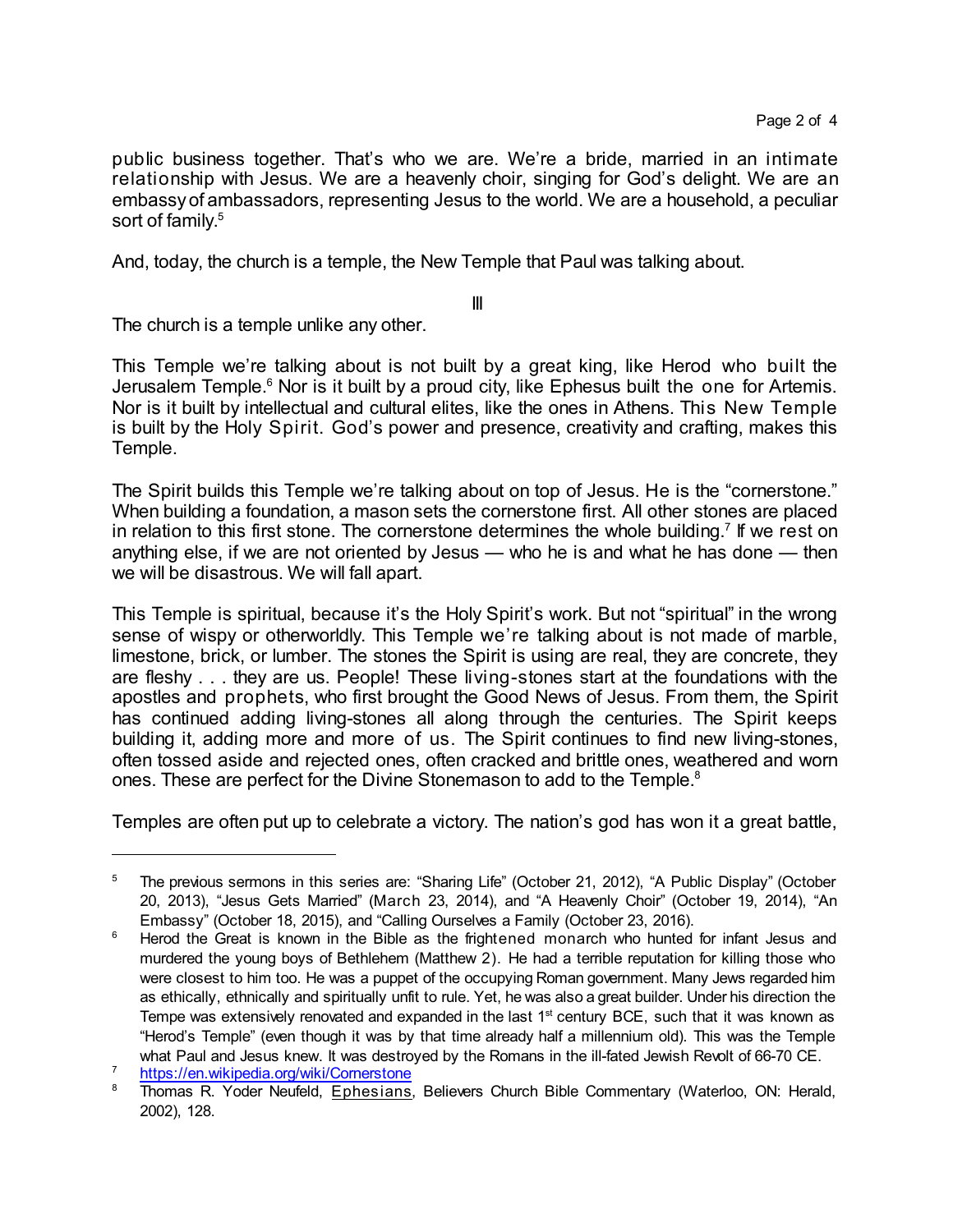people think, and the temple is a monument to that. The Spirit's Temple is a monument to a victory too, God's victory that matters most.

Timothy Gombis sums it up like this: *"God has acted powerfully and radically in Christ to begin setting the world right. He has defeated the powers that have hijacked God's world, holding it in their enslaving grip. God is freeing people from death, transforming theirlives, uniting humanity in Christ, and building the church as a monument to his victory over the powers of evil."* 9

That's a great summary of the Good News of Jesus. The Spirit is building us to celebrate what Jesus has done.

As we embody God's love in how we are with each other, and how we are with others . . . as we show in our lives God's defeat of sin and evil . . . as we seek justice and sow mercy . . . as we live peace so that communities flourish . . . as we steward God's creation so life thrives . . . as we are agents of truth, forgiveness and repentance towards reconciliation, beginning with ourselves . . . we are a monument for our neighbours of what Jesus has done.

Remember, Jesus is our Cornerstone. What shape of a cornerstone is he?

Cross-shaped.

That's how he did it, his victory that we're a monument of. On his cross. So how we build on him is with the self-giving, peace-making, enemy-loving, cross-bearing love of Jesus. Then, we are a living, breathing monument to him . . . his Temple.

IV

Temples bring people together. They are gathering places. What excited Paul so much was that in Jesus' New Temple there were Jewish living-stones and Gentile living-stones being brought together. They'd been fundamentally divided. Now the Spirit was bringing them together in Jesus.

But this Holy Spirit Temple also spreads out. It's not in one place. It's everywhere that Jesus' People are. We are the stones, and wherever we are, the Temple is. So Jesus' Temple is all over this town. It's all over this county, all over this province, all over this country, throughout the world. In each place it looks different, because the stones are different, the people are different. It's incredibly multi-coloured, multi-cultural, beautiful.

Above all its other functions, the Jerusalem Temple was about one thing: God's presence. The Holy One, the Creator, the Caller of Abraham and Sarah, the Rescuer from slavery, the Redeemer of Israel . . . the Temple was the heartbeat, the sign that this Holy God was with God's People.

Timothy G. Gombis, The Drama of Ephesians: Participating in the Triumph of God (Downers Grove, IL: InterVarsity, 2010), 85.